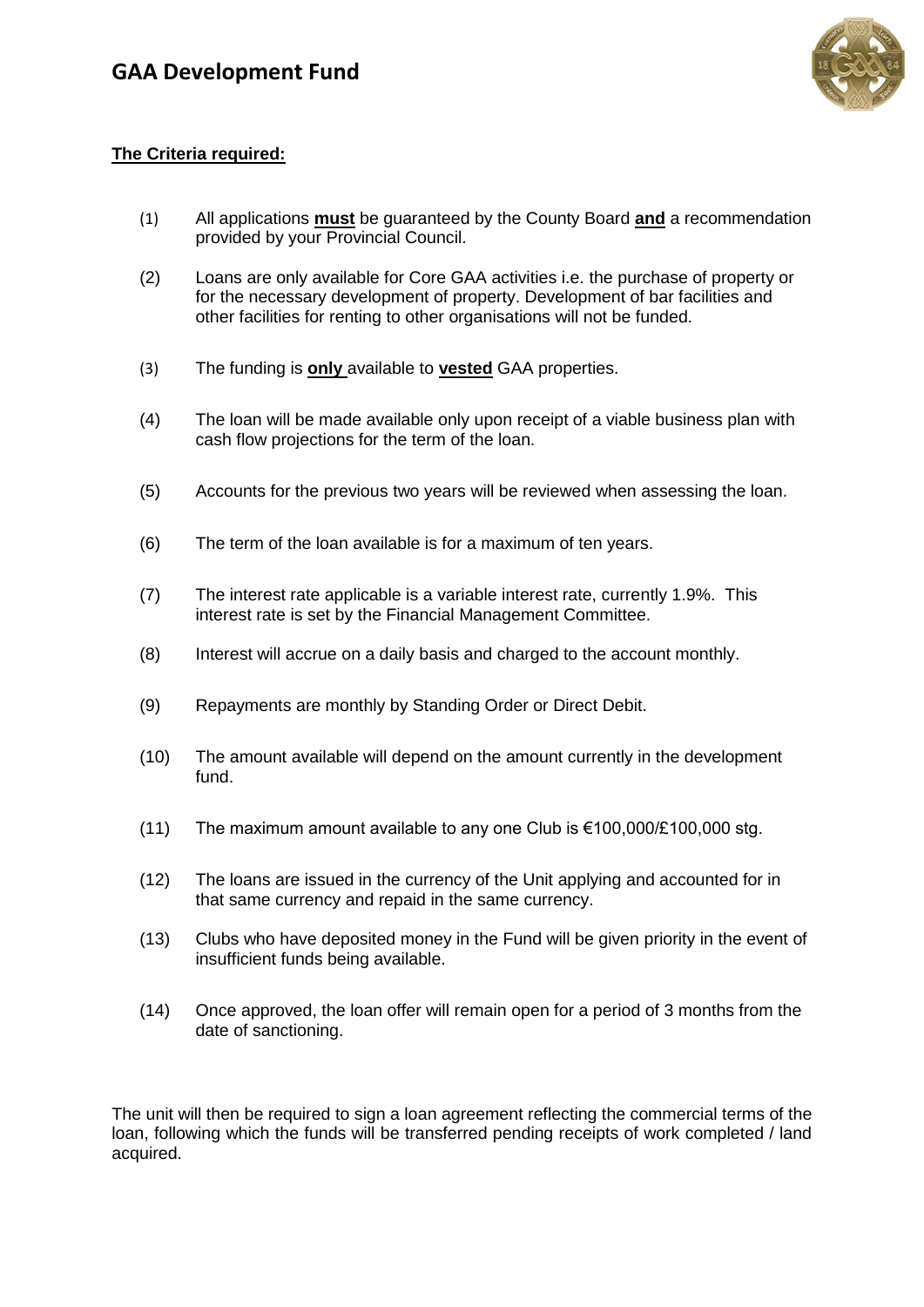# **GAA Development Fund**



# **LOAN APPLICATION**

### *1. Club Details*

| <b>Club Name</b>                  |  |
|-----------------------------------|--|
| <b>Club Address</b>               |  |
| <b>Club Membership</b>            |  |
| (No. of Adults, Juveniles, etc)   |  |
| <b>Secretary's Name</b>           |  |
| <b>Secretary's Address</b>        |  |
| <b>Secretary's Email Address</b>  |  |
| <b>Secretary's Contact Number</b> |  |

# *2. Project Details*

| Amount Required (max €100,000/£100,000) |  |
|-----------------------------------------|--|
| <b>Term of the Borrowings</b>           |  |
| <b>Bridging or Term Loan</b>            |  |
| <b>Purpose of the Borrowings</b>        |  |
| How will the Borrowings be repaid?      |  |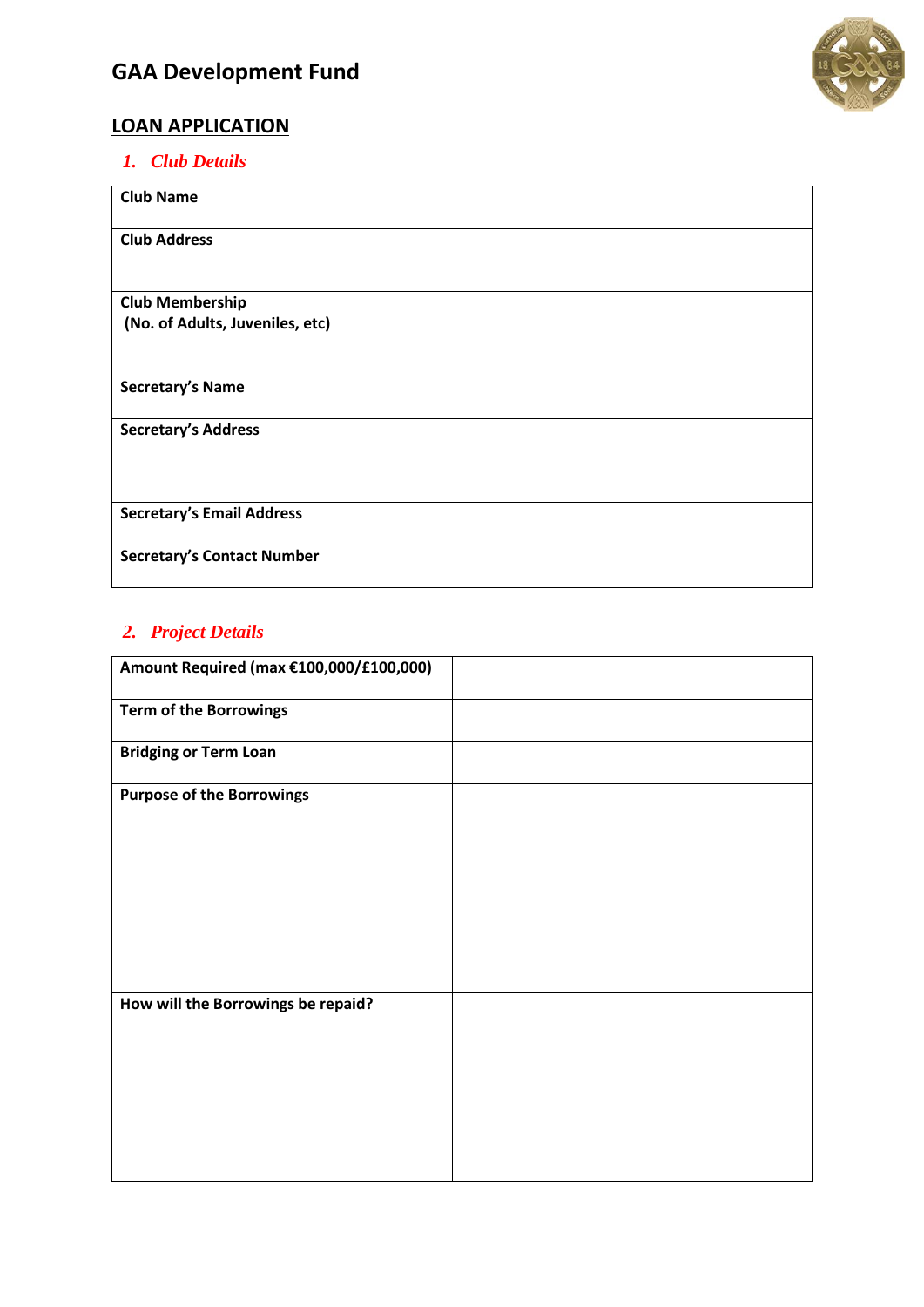# **GAA Development Fund**



## 3. *Financial Details*

| <b>Total Cost of Project</b>                       |  |
|----------------------------------------------------|--|
|                                                    |  |
|                                                    |  |
|                                                    |  |
|                                                    |  |
|                                                    |  |
|                                                    |  |
|                                                    |  |
|                                                    |  |
| <b>Current Cash Balance</b>                        |  |
|                                                    |  |
|                                                    |  |
|                                                    |  |
|                                                    |  |
|                                                    |  |
|                                                    |  |
|                                                    |  |
|                                                    |  |
| <b>Other Sources of Funding (provide evidence;</b> |  |
| eg. Bank Statements)                               |  |
|                                                    |  |
|                                                    |  |
| <b>Own Funds:</b><br>$\bullet$                     |  |
|                                                    |  |
|                                                    |  |
|                                                    |  |
|                                                    |  |
|                                                    |  |
|                                                    |  |
|                                                    |  |
|                                                    |  |
|                                                    |  |
| Other Sources of Funding (provide evidence of      |  |
| grant allocation/status)                           |  |
|                                                    |  |
|                                                    |  |
| <b>Grants:</b><br>$\bullet$                        |  |
|                                                    |  |
|                                                    |  |
|                                                    |  |
|                                                    |  |
|                                                    |  |
|                                                    |  |
|                                                    |  |
|                                                    |  |
| <b>Existing Borrowings:</b>                        |  |
|                                                    |  |
|                                                    |  |
| <b>Lending Institution</b><br>$\bullet$            |  |
|                                                    |  |
|                                                    |  |
|                                                    |  |
|                                                    |  |
|                                                    |  |
| <b>Term of Loan</b><br>$\bullet$                   |  |
|                                                    |  |
|                                                    |  |
|                                                    |  |
|                                                    |  |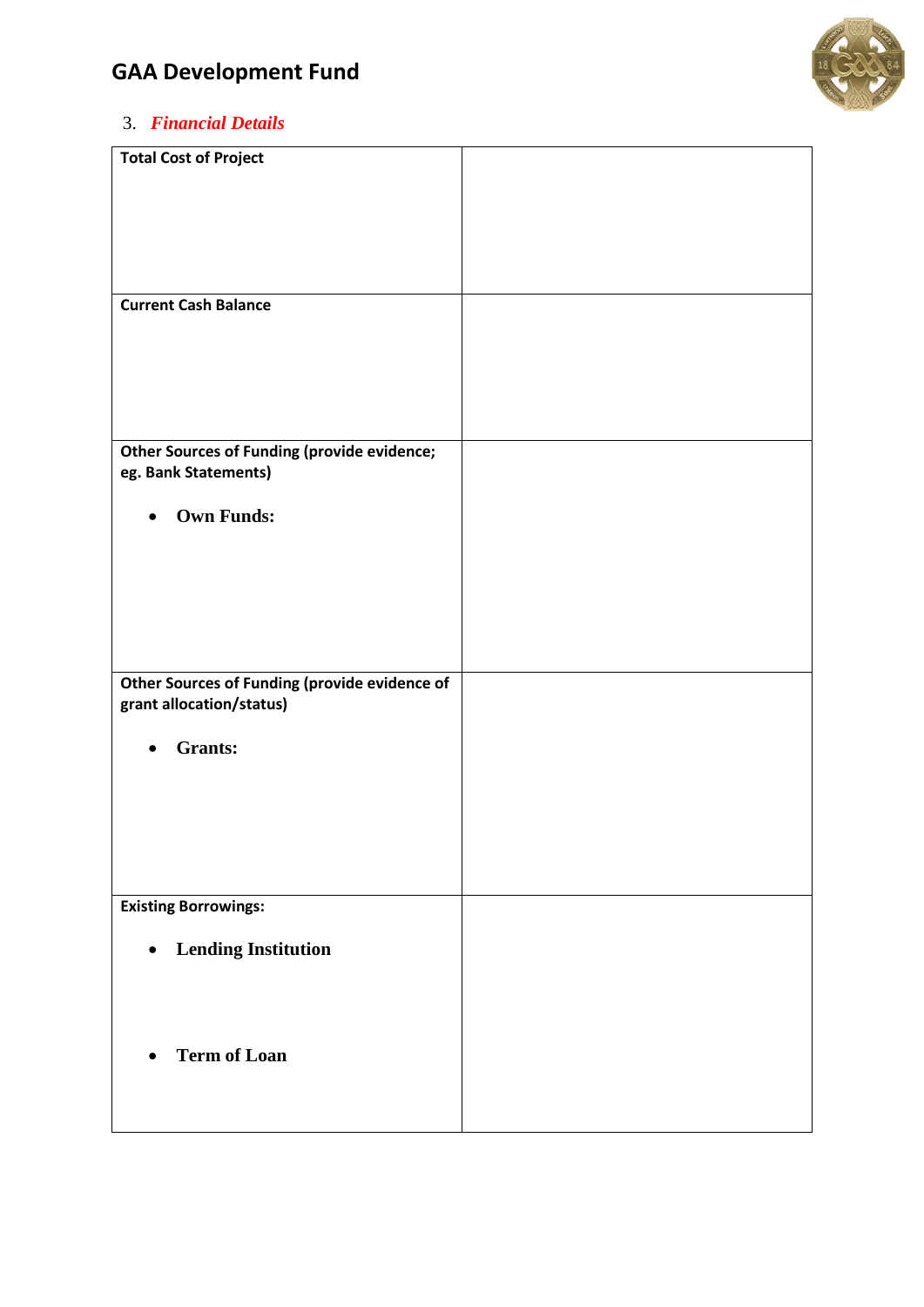

# *4. Legal Details*

| Is all your Club Property vested in the GAA?<br>(Provide Declaration of Trust)                |                            |
|-----------------------------------------------------------------------------------------------|----------------------------|
| <b>List the Property Trustees</b>                                                             | 1.<br>2.<br>3.<br>4.<br>5. |
| <b>Date of Vesting Deed</b>                                                                   |                            |
| Brief outline of facilities owned by the club<br>(eg. Bar, Meeting rooms, No. of Pitches etc) |                            |

# *5. Request for Loan*

| We, the undersigned, being the Cathaoirleach and Trustees of ___________________ |                                                                                                                       |      |  |
|----------------------------------------------------------------------------------|-----------------------------------------------------------------------------------------------------------------------|------|--|
|                                                                                  | GAA Club declare the foregoing information to be true and hereby apply for a loan of                                  |      |  |
| for the purpose stated above. We understand to make the repayments<br>€          |                                                                                                                       |      |  |
|                                                                                  | specified on due dates. We accept on behalf of the Club, full liability for this loan.                                |      |  |
|                                                                                  |                                                                                                                       |      |  |
|                                                                                  | <b>Signature</b>                                                                                                      | Date |  |
|                                                                                  |                                                                                                                       |      |  |
| <b>CATHAOIRLEACH:</b>                                                            |                                                                                                                       |      |  |
| <b>RÚNAÍ</b>                                                                     |                                                                                                                       |      |  |
|                                                                                  |                                                                                                                       |      |  |
| <b>CISTEOIR</b>                                                                  |                                                                                                                       |      |  |
| <b>TRUSTEE / ICCLG:</b>                                                          |                                                                                                                       |      |  |
|                                                                                  | <u> 1989 - Johann John Stone, meil in der Stone besteht der Stone besteht der Stone besteht der Stone besteht der</u> |      |  |
| <b>TRUSTEE / ICCLG:</b>                                                          |                                                                                                                       |      |  |
|                                                                                  |                                                                                                                       |      |  |
| <b>TRUSTEE / ICCLG:</b>                                                          |                                                                                                                       |      |  |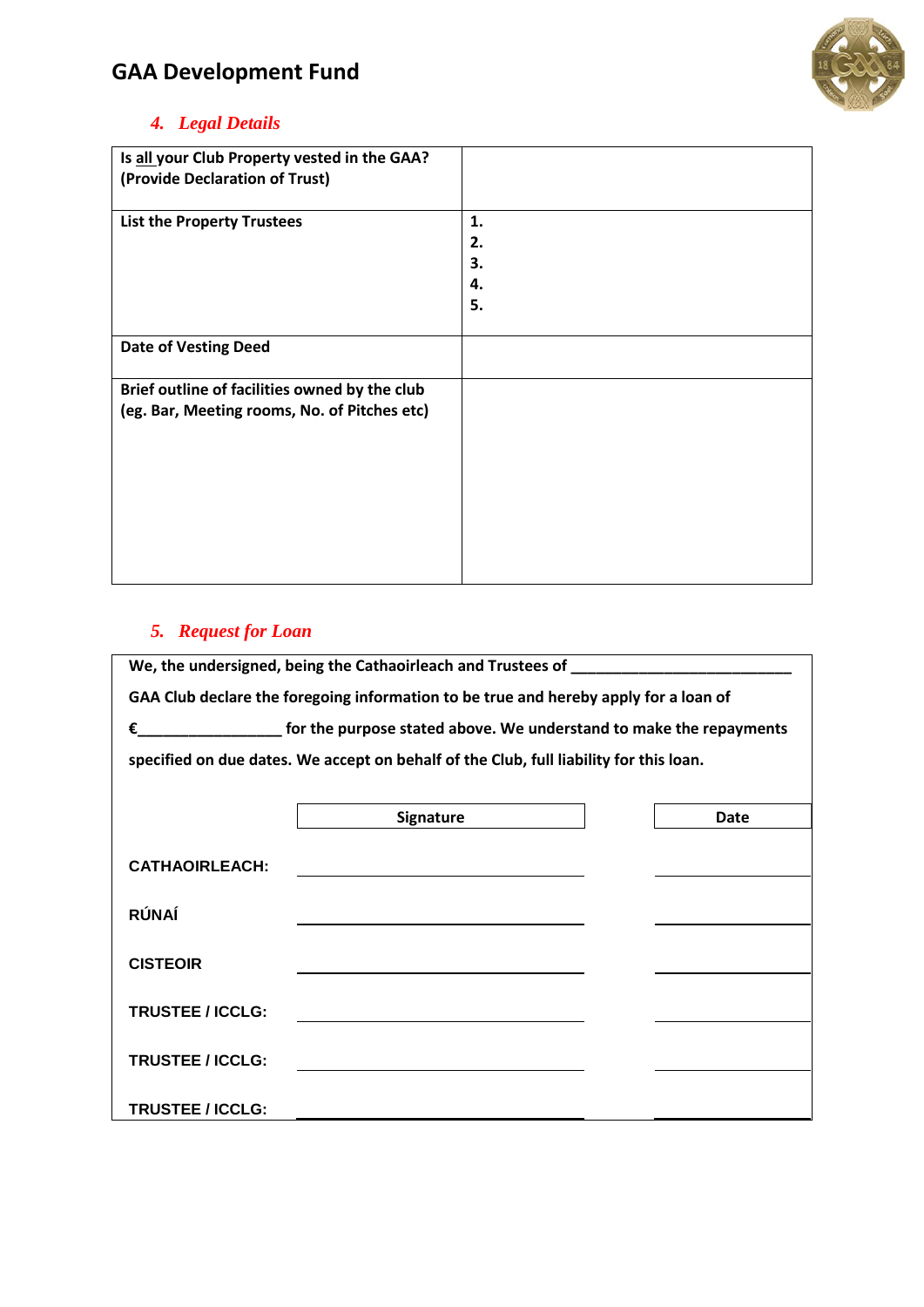

### *6. County Recommendation and Guarantee*

### *(a) Recommendation*

| <b>Solidity of the Club</b>               |  |
|-------------------------------------------|--|
| <b>General Conduct of the Club</b>        |  |
| <b>General Administration of the Club</b> |  |
| <b>Population of the Area</b>             |  |
| Necessity/Appropriateness of the Project  |  |

## *(b) County Guarantee*

| We the undersigned, being Cathaoirleach and Rúnaí of Coiste Chontae<br>having satisfied ourselves of the appropriateness and quality of the ability to repay the loan<br>on time and in full, do hereby recommend the granting of the loan and guarantee, on behalf<br>of Coiste Chontae the repayment in full of this loan.<br>We confirm that a proposal to act as guarantor for this loan was proposed, seconded and |              |  |
|-------------------------------------------------------------------------------------------------------------------------------------------------------------------------------------------------------------------------------------------------------------------------------------------------------------------------------------------------------------------------------------------------------------------------|--------------|--|
| adopted at the meeting of Coiste Chontae ______________ held in _________________ on                                                                                                                                                                                                                                                                                                                                    |              |  |
| and that this decision is recorded in the minutes of that meeting.                                                                                                                                                                                                                                                                                                                                                      |              |  |
| <b>CATHAOIRLEACH</b>                                                                                                                                                                                                                                                                                                                                                                                                    | <b>DATE:</b> |  |
| <b>RÚNAÍ</b>                                                                                                                                                                                                                                                                                                                                                                                                            | <b>DATE:</b> |  |

### **7. Provincial Recommendation and Approval**

#### *(a) Recommendation*

| <b>Solidity of the Club</b>               |  |
|-------------------------------------------|--|
| <b>General Conduct of the Club</b>        |  |
| <b>General Administration of the Club</b> |  |
| Necessity/Appropriateness of the Project  |  |

# *(b)* **Provincial Approval**

| Signature: | Date: |
|------------|-------|
|            |       |